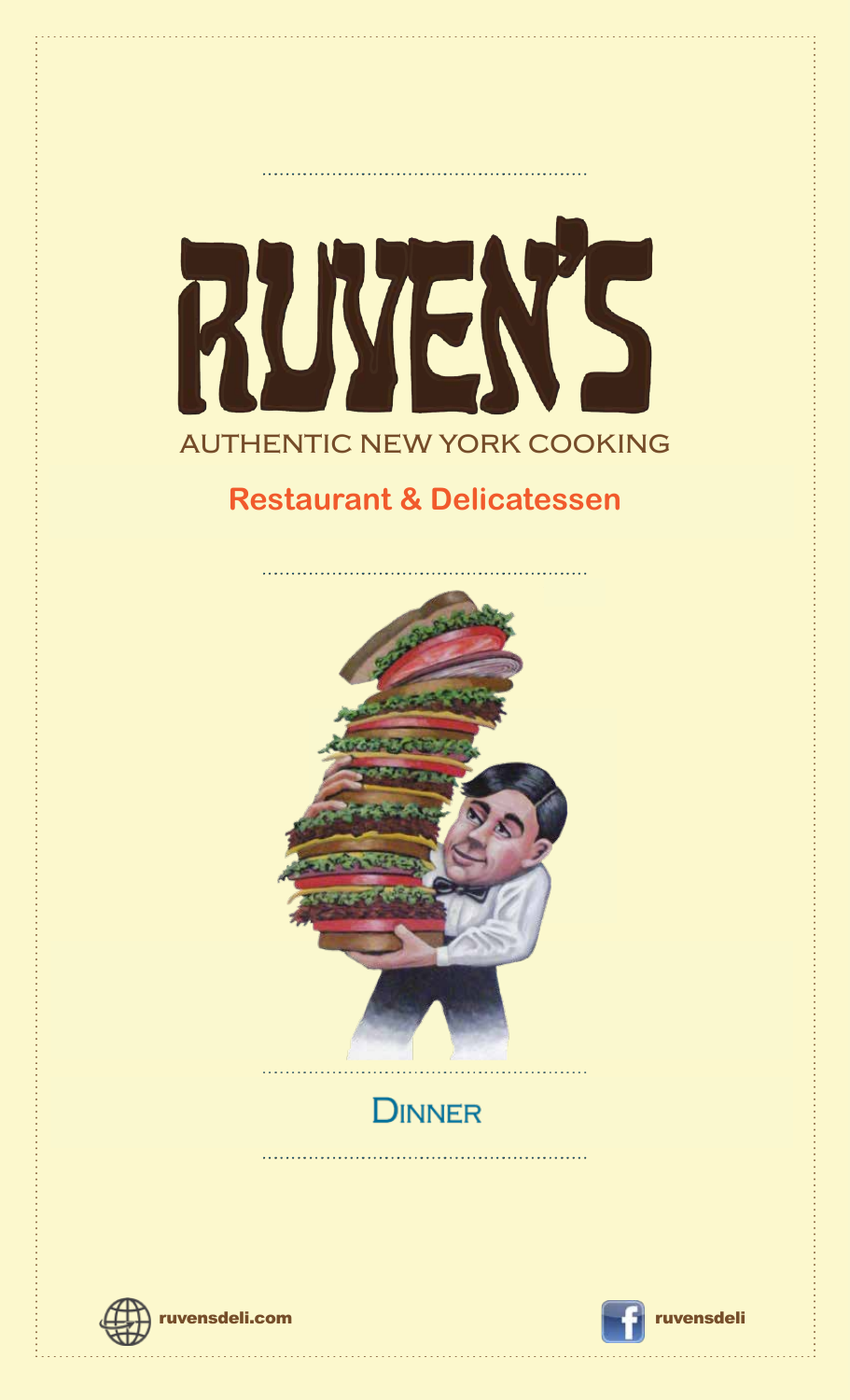# Dinner at Ruven's

*All Ruven's Favorites, Beef, Poultry and Seafood dishes include choice of Appetizer, Beverage and Dessert.*

#### **Appetizers**

**Chopped Liver • Bowl of Soup • Dinner Salad • Chopped Herring**

# **Ruven's Favorites**

|  | <b>Chicken in The Pot</b> |  |  |
|--|---------------------------|--|--|
|  |                           |  |  |

| A half of boiled chicken served in our delicious homemade chicken soup with a matzo ball, kreplach and                                             |
|----------------------------------------------------------------------------------------------------------------------------------------------------|
| <b>Specials and Beans</b><br>Two mouth watering "Hebrew National" specials. Served with Heinz baked beans and one side dish of your choice \$24.95 |
| <b>Ruvens Chicken in the Basket</b><br>All white or dark meat an additional \$2.00                                                                 |
| <b>Ruvens Pancake Delight</b><br>Tongue an additional \$1.00                                                                                       |
| <b>Smorgasbord Plate</b><br>Includes 1 stuffed cabbage, potted meatballs, hungarian goulash, stuffed derma and kasha varnishkes.                   |
| <b>Chicken Fricassee</b>                                                                                                                           |
| <b>Matzo Brie</b>                                                                                                                                  |
| <b>Blintzes</b><br>Topped with blueberry, strawberry or cherry filling add \$1.00                                                                  |

# **Beef**

| <b>Brisket of Beef</b>                                                                                                                                     |
|------------------------------------------------------------------------------------------------------------------------------------------------------------|
| <b>Broiled Chopped Steak</b>                                                                                                                               |
| <b>Grilled Steer Liver</b>                                                                                                                                 |
| <b>Meat Loaf</b>                                                                                                                                           |
| <b>Roumanian Tenderloin</b>                                                                                                                                |
| <b>Stuffed Cabbage</b><br>Two generous sized cabbages filled with plenty of beef and a little rice. Smothered in our sweet and sour raisin sauce.  \$25.95 |
| <b>Breaded Veal Chop</b><br>This large cut of veal is slightly breaded and pan seared golden brown. Try it with our homemade mashed potatoes \$29.95       |
| <b>Tongue Polonaise</b><br>Beef Tongue, tender and delicious. Served in our homemade sweet and sour raisin sauce. Comes with two sides\$29.95              |
| <b>Hungarian Beef Goulash</b>                                                                                                                              |

*Sharing Charge on Dinners with Appetizer, Beverage & Dessert....\$7.95*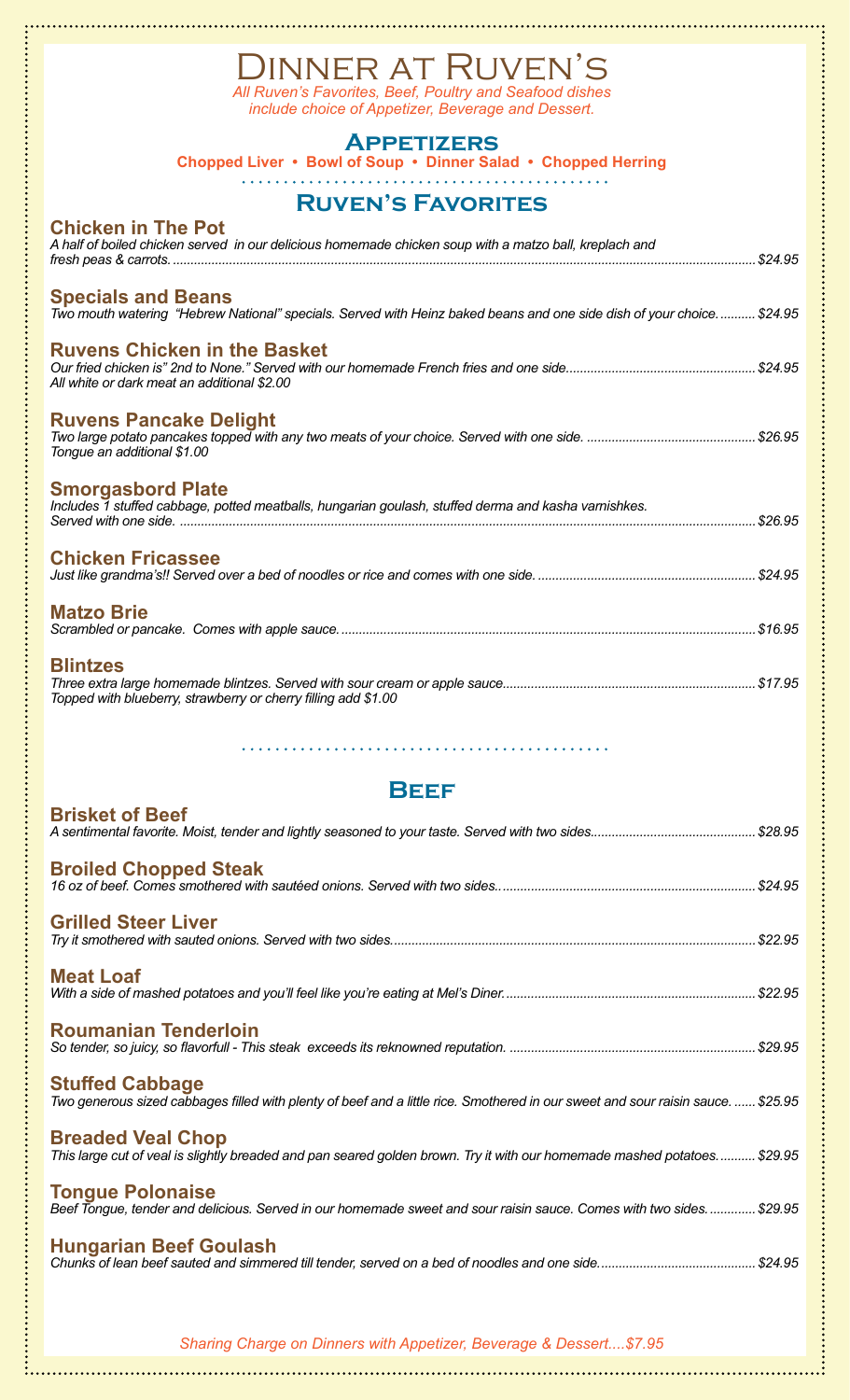| <b>POULTRY</b>                                                                                                                                       |  |  |  |
|------------------------------------------------------------------------------------------------------------------------------------------------------|--|--|--|
| <b>Half a Chicken</b>                                                                                                                                |  |  |  |
| <b>Turkey Country Meatloaf</b>                                                                                                                       |  |  |  |
| <b>Turkey Pot Pie</b><br>Homemade of course! Chunks of tender mixed meat turkey with fresh vegetables in a white cream sauce \$20.95                 |  |  |  |
| <b>Turkey Stuffed Cabbage</b>                                                                                                                        |  |  |  |
| <b>Turkey Wing or Leg</b>                                                                                                                            |  |  |  |
| <b>Grilled Chicken Breast</b><br>Two boneless chicken breast marinated in a citris marinade, grilled to your liking. Served with two sides.  \$22.95 |  |  |  |
| <b>Fresh Roast Turkey</b><br>Always fresh off the frame. Choose from white, dark or mixed meat. Served with our homemade stuffing,                   |  |  |  |

# **Seafood**

| <b>Salmon Croquettes</b>                                                                                                                                       | \$24.95 |
|----------------------------------------------------------------------------------------------------------------------------------------------------------------|---------|
| <b>Grilled Atlantic Salmon</b>                                                                                                                                 |         |
| <b>Mediterranean Tilapia</b><br>Tilapia broiled with a touch of olive oil, topped with sauteed tomatoes, green peppers, onions, parsley and white wine \$22.95 |         |
| <b>Baked and Breaded Flounder</b>                                                                                                                              | \$24.95 |

. . . . . . . . . . . .

# **Dinner Sides**

| <b>Baked Potato</b>               | <b>Peas &amp; Carrots</b>        |  |
|-----------------------------------|----------------------------------|--|
| <b>Mash Potato</b>                | Corn                             |  |
| <b>Baked Sweet Potato</b>         | <b>Vegetable of the Day</b>      |  |
| <b>Kasha Varnishkes</b>           | <b>French Fries</b>              |  |
| <b>Egg Barley &amp; Mushrooms</b> | <b>Sweet Potato French Fries</b> |  |
| <b>Noodle Pudding**</b>           | <b>Potato Pancake</b>            |  |
| <b>Stuffed Derma</b>              | Potato Kugel**                   |  |
|                                   |                                  |  |

*\*\*when available*

*Sharing Charge on Dinners with Appetizer, Beverage & Dessert....\$7.95*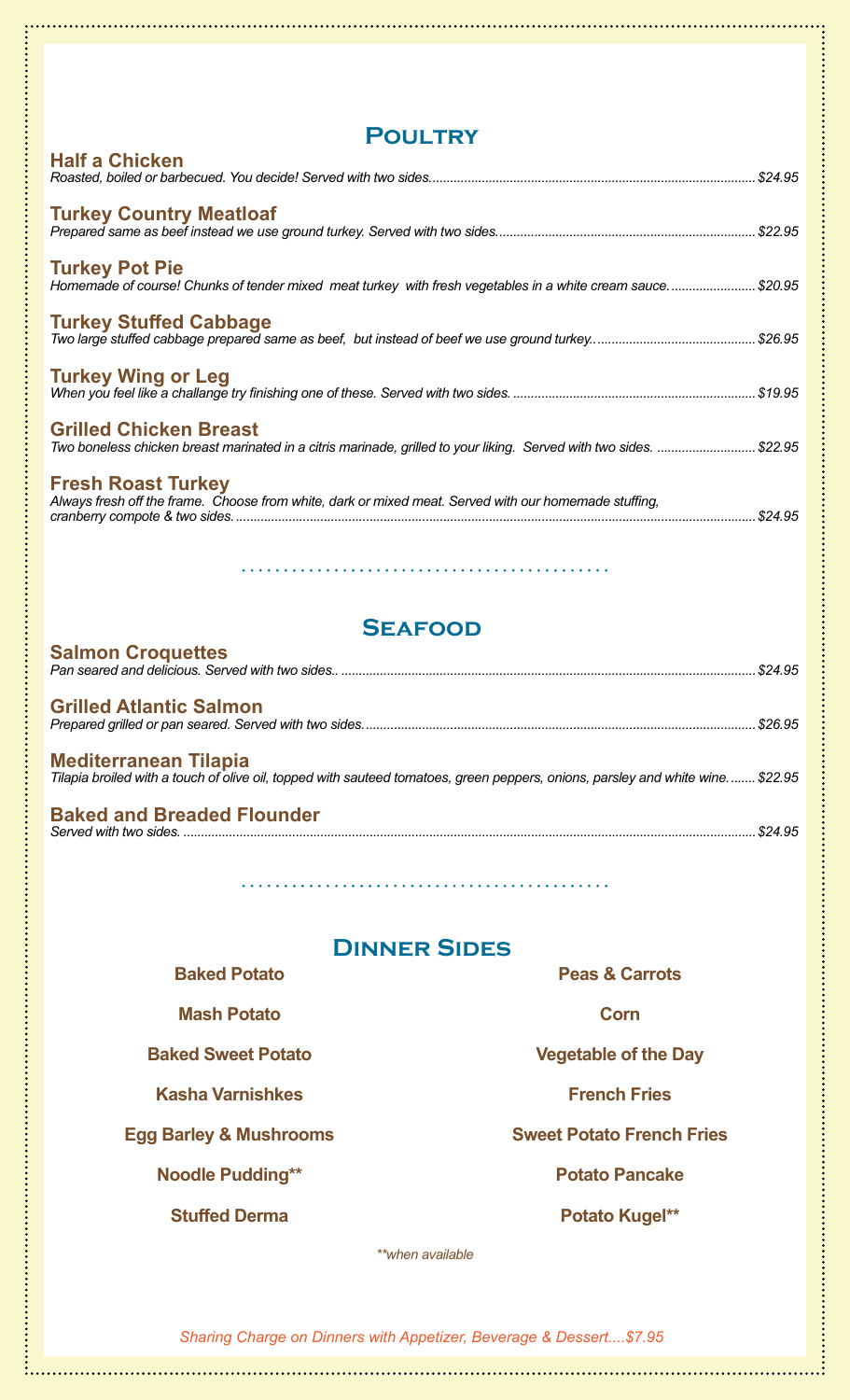#### **Smoked Fish Platters**

*All fish platters are hand sliced and served with lettuce, tomato, green pepper, Bermuda onion, black olives and your choice of 1 of the following side salads: potato, cole slaw, macaroni, cucumber, tomato or Israeli salad. Included is a bagel or bialy of your choice.*

| <b>Atlantic Sturgeon</b> (when available) \$26.95 |  |
|---------------------------------------------------|--|

#### **Dinner Omelettes**

*Made with four jumbo eggs and served with your choice of lettuce & tomato, our homemade French fries or Heinz baked beans.*

#### **Deli Omelette**

*Your choice of any deli meat..........................................................................................................................................................\$17.95 Tongue add \$2.00*

#### **Franks & Eggs**

| Two all beef franks served scrambled or pancake style |
|-------------------------------------------------------|
|                                                       |

*Scrambled or pancake style. .........................................................................................................................................................\$16.95*

# **Salami & Eggs**<br>Scrambled or pancake style............

| <b>LEO</b> |  |  |  |
|------------|--|--|--|

*Nova Scotia salmon, eggs & onions. ...........................................................................................................................................\$16.95*

# **Dinner Starters**

| <b>Potato Pancakes (3)</b>                                                                                                                          |
|-----------------------------------------------------------------------------------------------------------------------------------------------------|
| <b>Chopped Liver</b><br>Traditional Chicken Liver recipe. Served on a bed of lettuce with Bermuda onion, tomato and garnish\$9.95                   |
| <b>Potted Meat Balls</b>                                                                                                                            |
| <b>Stuffed Cabbage</b>                                                                                                                              |
| <b>Stuffed Derma</b><br>You haven't had derma until you've tried ours. Two slices, homemade of course. Served with our delicious brown gravy \$9.95 |
| <b>Chicken Fricassée</b>                                                                                                                            |
| <b>Tongue Polonaise</b>                                                                                                                             |

*Sharing Charge on Dinners with Appetizer, Beverage & Dessert....\$7.95*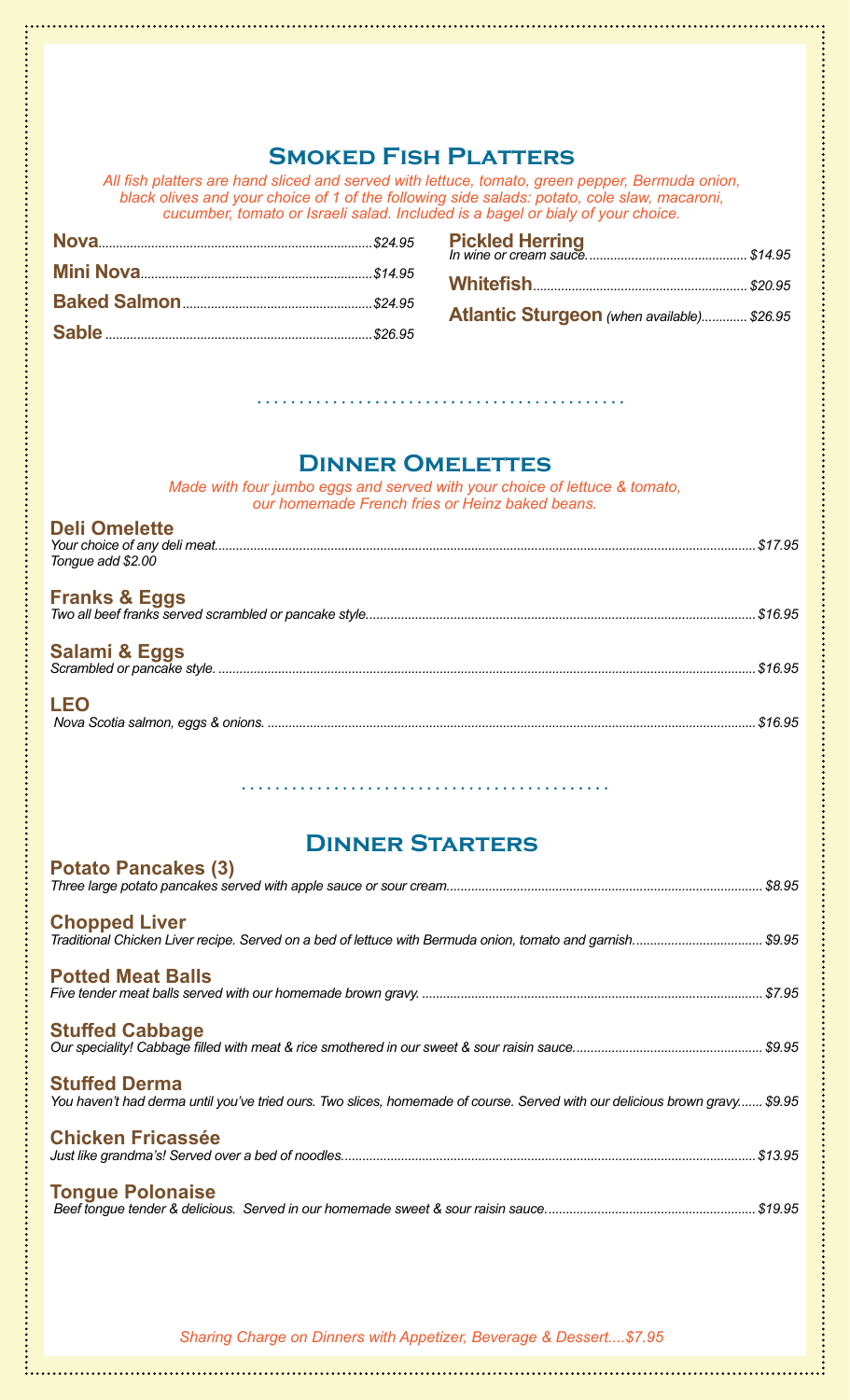## **Soups**

#### *At Ruven's, we prepare all of our soups daily. All homemade, with a different soup every day.*

#### **Sunday Split Pea** *........\$6.50*

#### *These soups are available everyday*

#### **Premium Fresh Salads**

#### *All salads are served with your choice of bagel, bialy, or pita bread We will gladly chop any salad for you!*

#### **Kale Salad with Grilled Chicken**

*Fresh crisp kale with shredded cabbage, grape tomatoes, topped with grilled chicken, tossed in a creamy peanut dressing............................................................\$16.95*

#### **Chicken Taco Salad**

*Taco shell filled with lettuce, tomato, cheddar cheese, onion and shredded chicken .........................\$16.95*

#### **Strawberry Avocado Salad**

*Spring mix, fresh strawberries & avocado, feta cheese, roasted almonds and balsamic vinaigrette..................\$15.95 with grilled chicken \$17.95, with grilled salmon \$18.95*

#### **Club Salad**

*Like the sandwich, but served as a salad. Lettuce mix, tomato, scallions, smoked turkey, bacon and cheddar cheese. ...................................................\$16.95* **Cobb Salad** *Mixed greens, Bermuda onions, cucumber, tomatoes, avacado, hard boiled egg, crisp bacon and Gorgonzola topped with diced chicken breast............\$16.95*

#### **Mixed Greens with Seared Salmon**

*Spring mix, dried cranberries, scallions, feta cheese topped with a 5 oz piece of salmon................\$18.95*

#### **Crispy Chicken Tender Salad**

. . . . . . . . . . .

*Lettuce mix, tomato, cucumber, hard boiled egg and scallions topped with crispy chicken tenders..........................................................................\$16.95*

#### **Chef Salad**

*Roast beef, turkey, salami and Swiss cheese. Served with assorted greens, tomatoes, Bermuda onion, hard boiled egg and Garni................................\$17.95*

#### **Salad Platters**

*All platters are served with lettuce, tomato, cucumber, Bermuda onion and vegetable garnish. Also includes your choice of bread and one side salad. Potato salad, cole slaw, macaroni, cucumber, tomato or Israeli salad.*

| Cranberry Nut Tuna Salad \$16.95 |  |
|----------------------------------|--|
|                                  |  |
|                                  |  |
|                                  |  |
|                                  |  |

#### **Tomato Delight**

*A stuffed tomato with your choice of any salad with mixed greens and garni (tuna, chicken, egg, etc.)...........\$16.95 \*cranberry nut tuna salad & waldorf chicken salad \$1.00 extra \*shrimp salad, whitefish salad, baked salmon salad \$2.00 extra*

#### **Homemade Salad Sandwiches**

*Our salads are prepared fresh daily using the finest ingredients. Served on your choice of rye, wheat, white, challah, bagel or a roll. For an additional side salad add \$2.00.*

| $Rho xina a bora a 0.05$ |  |  |  |  |
|--------------------------|--|--|--|--|

*Sharing charge \$2.95*

*The FDA advises consuming raw or undercooked meats, poultry, seafood or eggs increases your risk of foodborne illness.*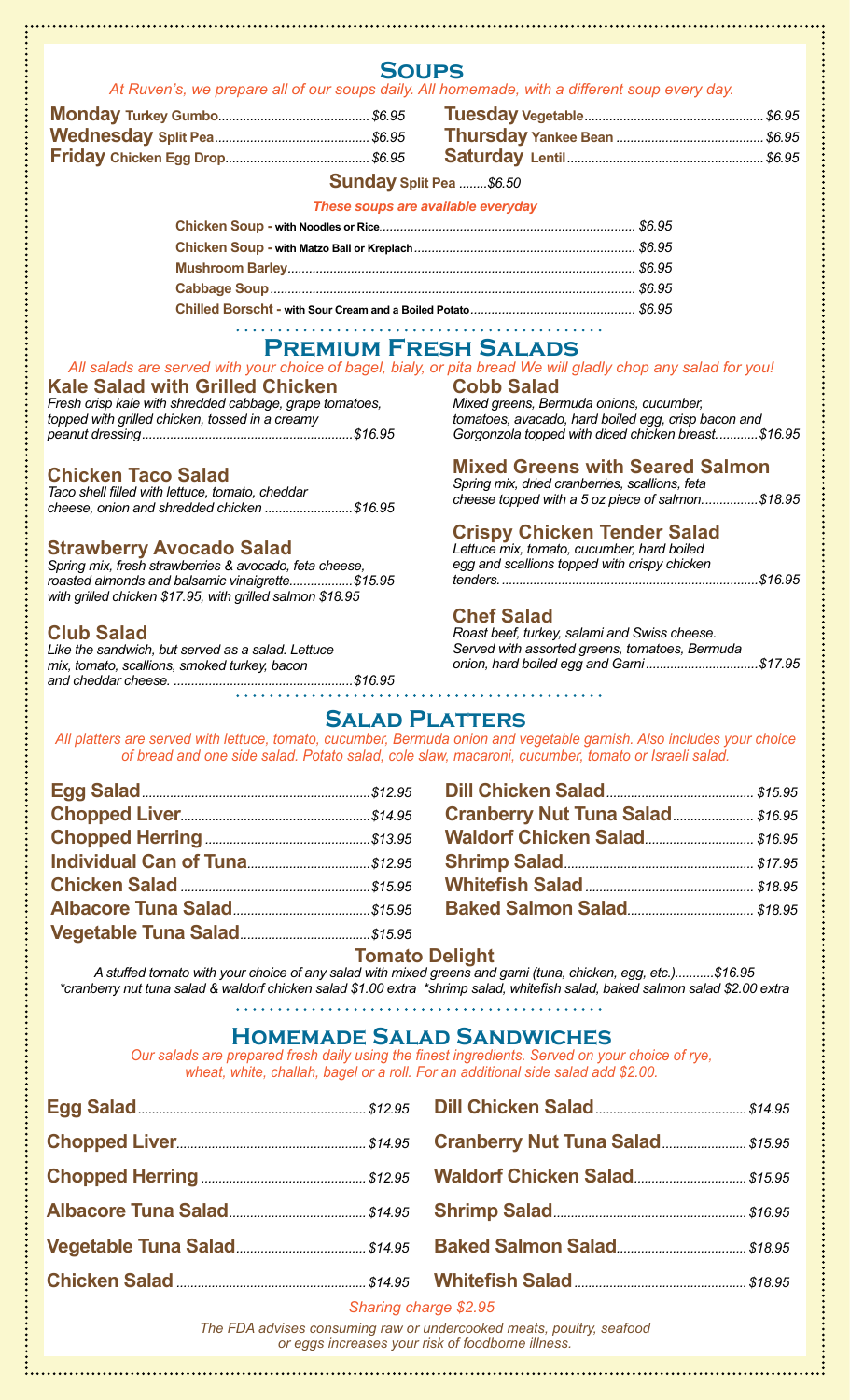|  | <b>Smoked Turkey</b> |  |
|--|----------------------|--|
|  |                      |  |

**Over Stuffed Sandwiches** *All sandwiches are made to order. Never pre-sliced. Served on rye, wheat, challah, roll, bagel or bialy. Club bread add .75. Sweet pepper add .75, 1st cut add \$1.50, add as side salad \$2.00. Cheese add \$2.00*

| <b>White Meat Turkey Breast Off</b> |  |
|-------------------------------------|--|

**the frame***................................................................\$16.95*

**Dark Meat or Mixed Meat***(when available).. \$16.95*

**Smoked Turkey Breast** *.............................\$15.95* **Tongue** *....................................................................market* **Roast Beef** *...........................................................\$16.95*

**Hard Salami Hebrew National** *.............\$16.95*

| <b>Salami Hebrew National</b>          |       |
|----------------------------------------|-------|
| المراجع المائط مراجا المتحدد والمستحدة | 0.450 |

*narrow or chicken .........................................................\$15.95*

**Bacon, Lettuce & Tomato** *..........................\$13.95*

#### **King Size Combination Sandwiches**

| <b>Brisket of Beef, Fried Onions &amp;</b> |  |
|--------------------------------------------|--|
| Pastrami, Brisket of Beef &                |  |
| Corned Beef & Fresh Turkey Breast \$17.95  |  |

**Fresh Turkey, Cole Slaw & Russian Dressing***...........................................\$17.95*

# **Fresh Turkey & Pastrami***..........................\$17.95* **Chopped Liver, Fresh Turkey & Tomato***................................................................\$17.95* **Pastrami, Tongue & Turkey***....................\$19.95* **Corned Beef, Tongue & Turkey***...........\$19.95* **Corned Beef, Pastrami & Hard Salami***.........................................................\$18.95*

**Turkey Club***.........................................................\$15.95* 

# **Sandwiches From Our Grill**

*All grilled sandwiches are served with our homemade French fries.* **SPECIALITY GRILLED SANDWICHES**

#### **Patty Melt**

*8 oz Angus beef burger topped with sautéed onions and melted cheese on toasted rye bread. ....................\$14.95*

**Salad Melt** *Tuna or chicken salad topped with your choice of melted cheese and tomato....................\$15.95*

**Two Grilled Frankfurters** *Two all beef natural casing frankfurters. Served on buns with our homemade french fries...........................\$15.95*

#### **Avocado Salad Melt**  *Homemade chicken or tuna salad, avocado slices and melted Pepper Jack cheese. .........................................\$16.95*

#### **Ike's Grilled Chicken Breast** *Chicken breast char broiled topped with fried onions and a slice of sweet red pepper. Served on garlic bread........ \$16.95*

#### **Grilled Reuben**

| Corned beef, sauerkraut, melted Swiss cheese |  |
|----------------------------------------------|--|
| and Russian dressing on toasted rye \$17.95  |  |

#### **Classic**

*Choose from American, Swiss, muenster, cheddar or mozzarella.................................................................... \$9.95 With tomato \$10.95 | With bacon \$12.95*

#### **Cuban**

*Turkey, ham, pickles and mustard smothered in Swiss cheese..................................................................\$14.95*

#### **Sloppy Joe**

*A grilled cheese sandwich with Sloppy Joe filling. Served with extra napkins!!! ..........................................\$13.95*

**Grilled Rachel** *Same as a Reuben except we substitute pastrami for corned beef. ........................\$17.95*

**Grilled Turkey Reuben** *See our Reuben sandwich and take out the corned beef and add turkey breast...................................................................\$17.95*

#### **Brisket Melt**

*Brisket of Beef topped with grilled onions and melted Swiss served on grilled rye, with our homemade French fries and a side of au jus......................................\$18.95*

#### **Santa Fe Chicken**

*Fried chicken tenders, avocado, lettuce, tomato, and grilled onions...................................................................\$15.95* 

#### **French Dip**

*Thinly sliced roast beef served on toasted club bread, our homemade French fries and a side of au jus.........\$17.95*

#### **Crispy Chicken Tender Platter**

| Served with our homemade French fries, and |  |
|--------------------------------------------|--|
|                                            |  |

#### **GRILLED CHEESE BLT**

| ___                                     |  |
|-----------------------------------------|--|
| BLT grilled cheese style with plenty of |  |
|                                         |  |

#### **Buffalo Chicken**

*Buffalo chicken tenders smothered with mozzarella cheese served with a side of blue cheese dressing..... \$14.95*

#### **Bacon Guacamole**

*Creamy guacamole, crispy bacon and cheddar cheese ............................................................................\$13.95*

*Sharing charge \$2.95*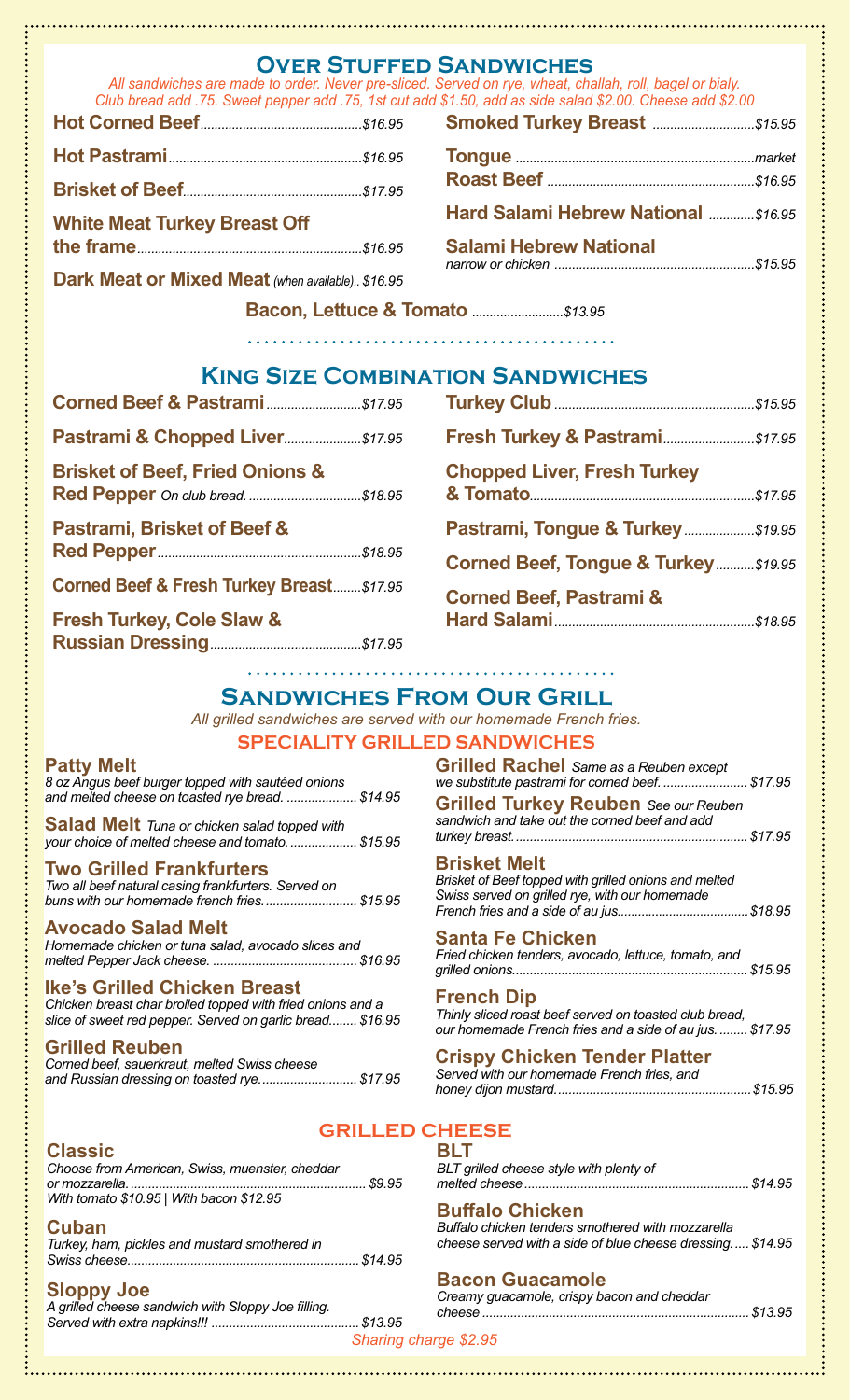## **Wraps**

*If you want something on the lighter side, try our delicious wraps. All are prepared fresh and made to order. Add a side salad for an additional \$2.00*

#### **Tuna or Chicken Salad**

*Prepared with lettuce, tomato and cucumber. ................. \$15.95*

#### **Grilled Chicken**

*Prepared with lettuce, tomato, chopped onion and our homemade honey Dijon dressing........................\$15.95*

#### **Waldorf Chicken Salad**

*Prepared with grapes, candied walnuts, diced apples and celery.....................................................................\$16.95*

#### **Chef's Creation**

*Turkey, smoked ham, Swiss cheese, lettuce, tomato and a little Hellmann's mayo. .............................................\$16.95*

#### **Roasted Veggie**

*Another favorite with the "Veggie Lovers" crowd. Zucchini, yellow squash, bell peppers and portobella mushrooms mixed with a little rice and topped off with Pico de Gallo........................................................\$13.95*

#### **Turkey Wrap**

*Fresh turkey prepared with lettuce, tomato, chopped cucumber, a little onion and our homemade Honey Dijon dressing..............................................................\$16.95*

#### **Thanksgiving Wrap**

*Fresh turkey, homemade cranberry compote and sweet potato. ...............................................................\$16.95*

#### **The Deli**

*Choose 1 meat: corned beef, pastrami, brisket or salami. Prepared with lettuce, tomato, cole slaw and Russian dressing. ................................................\$16.95*

#### **This Lox ROCKS!!**

*Nova Scotia salmon, cream cheese, dill, Bermuda onion and a little horseradish......................................\$15.95*

#### **Shrimp Salad**

*Prepared with lettuce and tomato...............................\$16.95*

#### **Paninis**

*All paninis come with a choice of 1 side salad. Add bacon to any panini for \$3.00*

#### **Tuna & Swiss Cheese** *Tuna salad with Swiss cheese and red bell pepper....\$14.95*

#### **Tomato, Basil & Mozzarella**

| Fresh tomato, shredded mozzarella and basil |  |  |  |
|---------------------------------------------|--|--|--|
|                                             |  |  |  |

#### **Grilled Eggplant, Tomato & Swiss Cheese**

*Fresh eggplant thinly sliced with fresh tomatoes, onions, Swiss cheese and basil mayonnaise. .........................\$12.95*

#### **Grilled Chicken**

*Grilled chicken with crumbled blue cheese, baby spinach, granny smith sliced apples, crisp bacon and honey Dijon mustard. .................................................................... \$15.95*

#### **Fresh Turkey with Spinach & Avocado**

*Roast turkey with green leaf lettuce, tomato, avocado, baby spinach, crisp bacon & mayonnaise. .................\$15.95*

#### **Roast Beef, Cheddar and Red Onion**

*Eye round roast beef with shredded cheddar cheese, thin slices of red onion and our creamy homemade horseradish sauce........................................................\$15.95*

#### **Smoked Turkey and Avocado**

*Smoked turkey with thin sliced avocado sprinkled with mozzarella, Swiss and muenster cheese with fresh basil leaves and ripe fresh tomatoes. ................\$15.95*

#### **Three Cheese Tomato Melt**

*Mozzarella, Swiss and muenster cheese with fresh basil leaves and ripe fresh tomatoes...........................\$13.95*

| <b>Portabella Mushroom</b>                    |  |
|-----------------------------------------------|--|
| With pesto, roasted red pepper and mozzarella |  |
|                                               |  |

#### **Chicken Pomodori**

| Grilled chicken, fresh basil and spinach, oven roasted |  |
|--------------------------------------------------------|--|
| tomatoes and provolone cheese with pesto               |  |
|                                                        |  |

#### **Fajita Melt**

*Grilled chicken, sautéed peppers and onions and shredded pepper jack cheese. ....................................\$15.95*

#### **Mexican Melt**

| Roast beef, sautéed peppers and onions and |  |
|--------------------------------------------|--|
|                                            |  |

#### **Turkey Cuban**

*Smoked turkey, yellow mustard, mayonnaise with sliced dill pickle and Swiss cheese..............................\$15.95*

#### **Hawaiian Mozzarella**

| Grilled ham with mozzarella cheese and sliced |  |  |
|-----------------------------------------------|--|--|
|                                               |  |  |

#### **Turkey Reuben**

| Off the frame turkey, Russian dressing, Swiss cheese |  |
|------------------------------------------------------|--|
|                                                      |  |

#### **Grilled Cheese Melt**

| Your choice of cheese with applewood smoked |  |
|---------------------------------------------|--|
|                                             |  |

*Latest Food Service Inspection Report available upon request. Sharing charge \$2.95*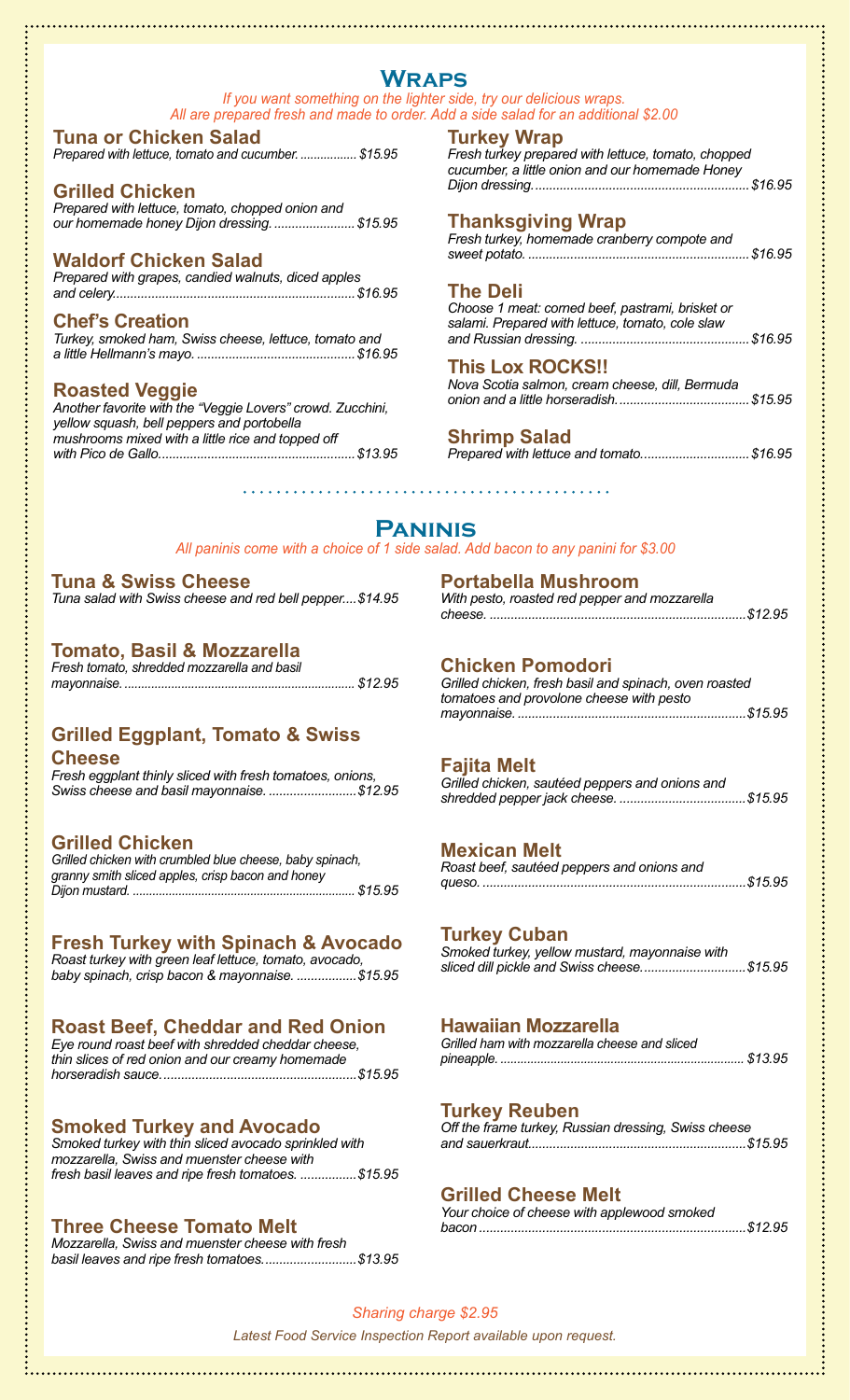## **1/2 LB Burgers**

*All burgers are certified 100% Black Angus beef and served with our Homemade French Fries, lettuce, tomato and Bermuda onion. Sweet potato French Fries or Onion Rings add \$1.*

| <b>Cheese Burger</b>                                                                                                                         |                                                                                             |         |  |
|----------------------------------------------------------------------------------------------------------------------------------------------|---------------------------------------------------------------------------------------------|---------|--|
|                                                                                                                                              |                                                                                             |         |  |
|                                                                                                                                              |                                                                                             |         |  |
| <b>All American Burger</b>                                                                                                                   |                                                                                             |         |  |
| <b>Buffalo Burger</b>                                                                                                                        |                                                                                             |         |  |
| <b>Aloha Burger</b>                                                                                                                          |                                                                                             |         |  |
| <b>Breakfast Burger</b>                                                                                                                      |                                                                                             |         |  |
| <b>California Burger</b>                                                                                                                     |                                                                                             |         |  |
| <b>The Range Burger</b>                                                                                                                      |                                                                                             |         |  |
| <b>Rodeo Burger</b>                                                                                                                          |                                                                                             |         |  |
| <b>The Cuban Burger</b>                                                                                                                      |                                                                                             |         |  |
| <b>The Philly Burger</b>                                                                                                                     |                                                                                             |         |  |
| <b>The Don Corleone Burger</b>                                                                                                               |                                                                                             | \$14.95 |  |
| <b>The Blue Burger</b><br>Smoky bacon, sharp and tangy blue cheese, lettuce, tomato and a side of hot blue cheese sauce. \$15.95             |                                                                                             |         |  |
| <b>The Turkey Cobb Burger</b>                                                                                                                |                                                                                             |         |  |
| <b>Beyond Meat Burger®</b><br>The worlds first plant-based burger that looks, cooks, and satisfies like beef. It has all the juicy and meaty |                                                                                             |         |  |
|                                                                                                                                              |                                                                                             |         |  |
| <b>HOT OPEN SANDWICHES</b>                                                                                                                   |                                                                                             |         |  |
| When a sandwich isn't enough, try our delicious hot open sandwiches.                                                                         |                                                                                             |         |  |
| All are served with a vegetable and a potato.                                                                                                |                                                                                             |         |  |
| <b>Hot Open Brisket of Beef</b><br>Mouth watering and delicious. Served with our homemade                                                    | <b>Hot Open Roast Turkey</b><br>We serve only fresh turkey off the frame with our delicious |         |  |
|                                                                                                                                              | gravy and our homemade cranberry compote. We have                                           |         |  |
| <b>Hot Open Corned Beef &amp; Pastrami</b>                                                                                                   |                                                                                             |         |  |
| Served with our homemade stuffed derma and our homemade                                                                                      |                                                                                             |         |  |
|                                                                                                                                              |                                                                                             |         |  |
|                                                                                                                                              |                                                                                             |         |  |
|                                                                                                                                              |                                                                                             |         |  |
| <b>COLD CUT PLATTER</b>                                                                                                                      |                                                                                             |         |  |
| Served with a fresh vegetable and a potato.<br>Your choice of any four meats listed below. \$26.95                                           |                                                                                             |         |  |
| Corned beef, salami, turkey, roast beef, pastrami or brisket.                                                                                |                                                                                             |         |  |
| Tongue an additional \$2.00                                                                                                                  |                                                                                             |         |  |

</del>

*Sharing charge \$2.95*

 $\mathbb{R}^2$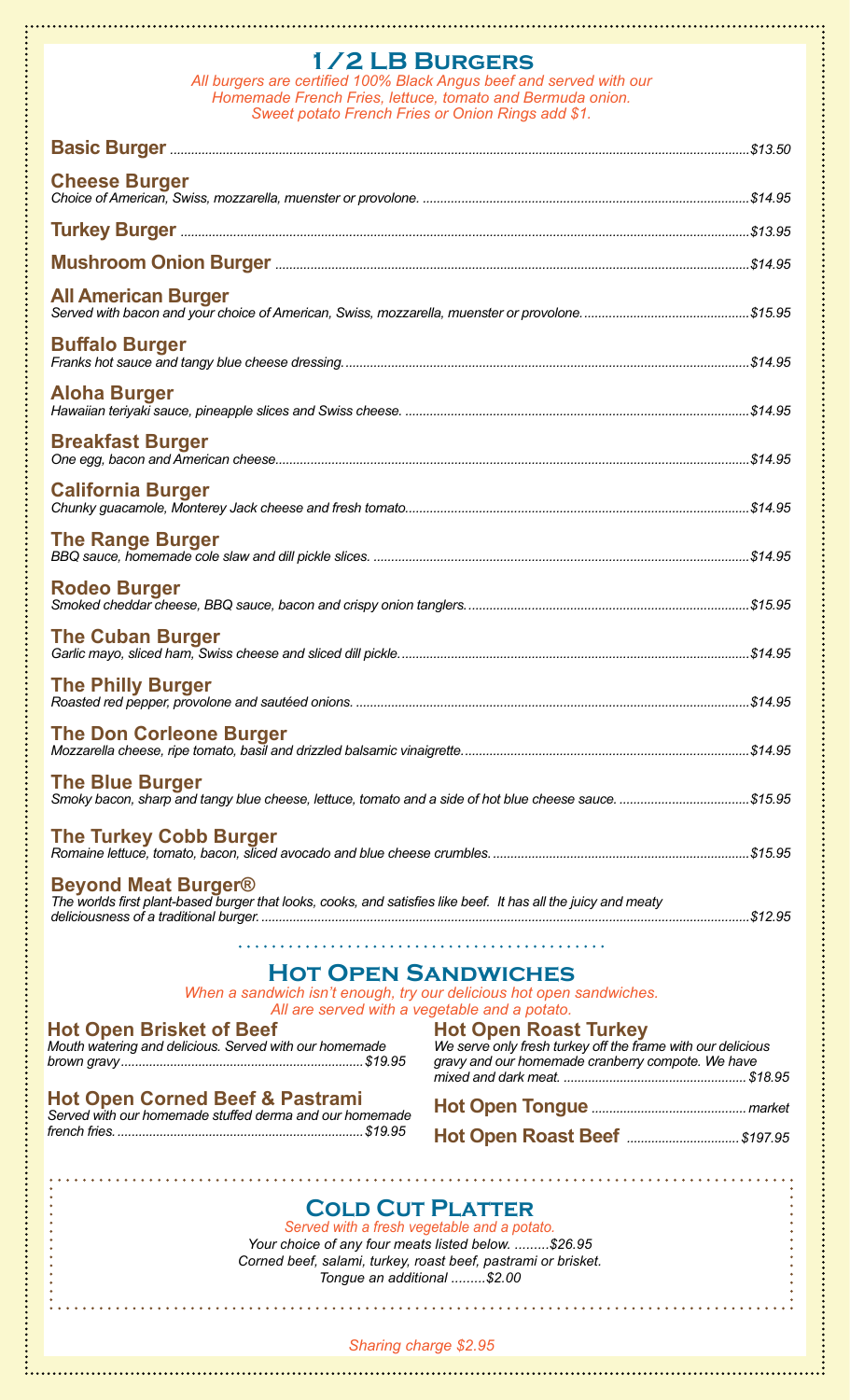# **SIDE DISHES**

**............** 

# **BEVERAGES**

# **DESSERTS**

| Regular or no sugar added.                                                               |  |
|------------------------------------------------------------------------------------------|--|
| Regular or sugar free                                                                    |  |
|                                                                                          |  |
|                                                                                          |  |
|                                                                                          |  |
|                                                                                          |  |
|                                                                                          |  |
|                                                                                          |  |
| Sugar Free Crumb Cake <b>Example 2018</b> 2019 2019 2021 2022 2023 20<br>Apple or cherry |  |